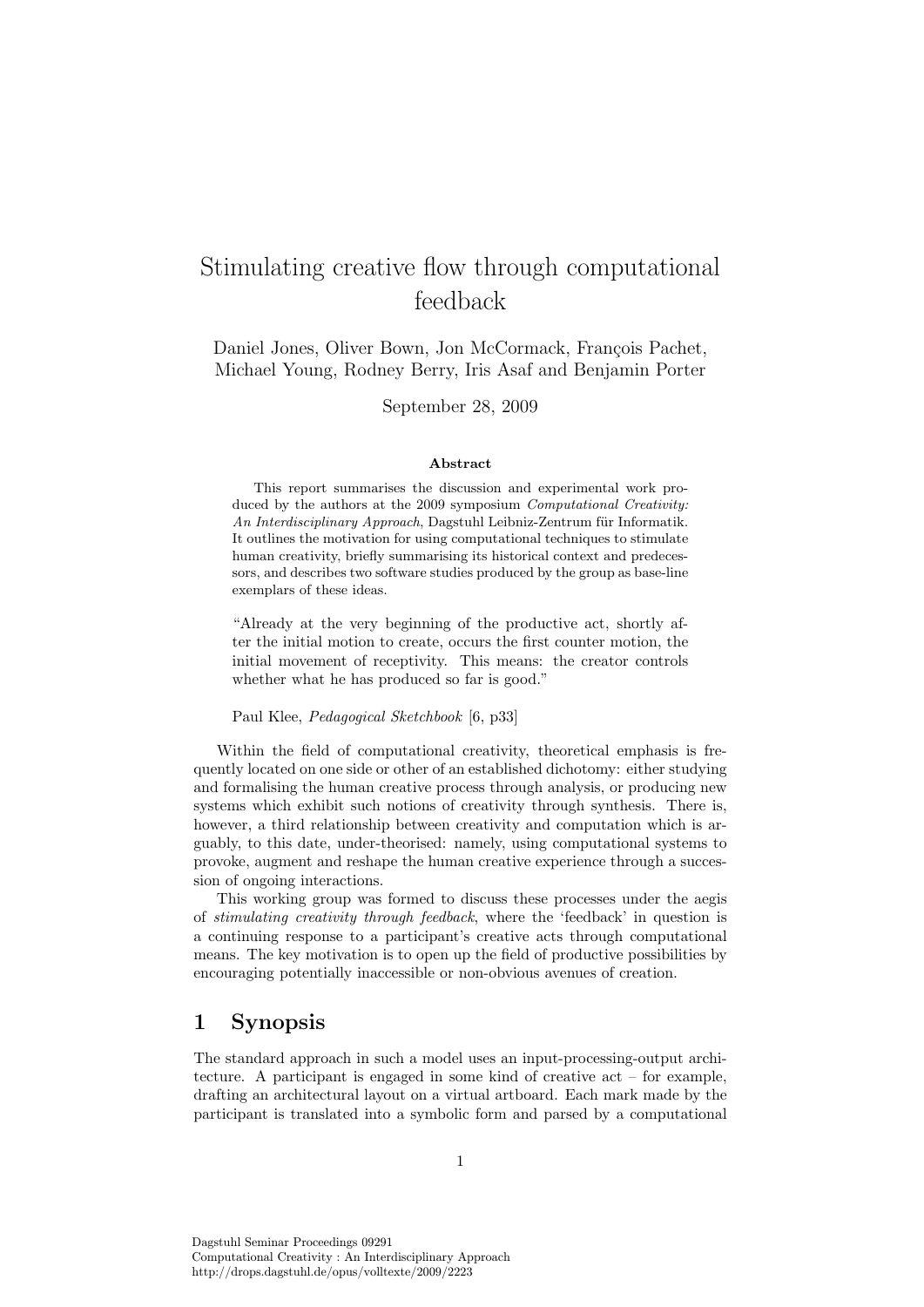component, which, based on this and its previous states, generates an output, usually in the same medium as that used by the participant. In this case, the system may produce a series of new marks on the artboard, in some relationship to those previously drawn. It is the nature of this relationship that provides the most significant questions and potential challenges.

This approach is analogous to the  $PqF$  architecture proposed by Blackwell [2] in his research on Live Algorithms for Music. According to Blackwell, a well-designed system to autonomously respond to musical input from a human performer should have three components  $P, f, Q$ :

- listening  $(P)$
- generation of response and/or new ideas  $(f)$ , and
- articulation by means of [creative] gestures (Q)



Figure 1: Feedback between human participant and computational system

The immediate analogy is that of an artistic mirror, reflecting the

artist's marks under some degree of transformation to heighten their awareness of their own style. On one hand, this may alert them to tropes and habits that they have adopted, which can then be broken or modified; on the other, if this 'mirror' is sufficiently distorted, it may offer them new directions or opportunities which may not have been adopted without external input. The distortion is introduced by the operations performed in the  $f$  stage: a  $Q$  response may be generated by closely imitating the marks made in  $P$ , or by using external material to create an output which may be difficult to relate to P.

Finding the optimal level of distortion is perhaps one of the key challenges in this domain. The expected result should roughly follow the shape of the Wundt curve (Figure 2): the payoff increases as the novelty (that is, distortion relative to the input) increases, up to a peak, after which point it drops off to become aesthetically unrelated and nonsensical<sup>1</sup>.

An instructive example, paradigmatic within the field, is Pachet's Continuator [8]. The Continuator is a



Figure 2: The Wundt curve

software system which uses a Markov model of a pianist's performance to generate new melodic sequences, reflexively demonstrating their rhythmic, harmonic and stylistic properties. Control alternates between pianist and continuator:

<sup>1</sup>Though nonsensical responses may be appealing in certain scenarios, and so this measure should be taken as subjective. We assume a position that seeks a small degree of novel direction.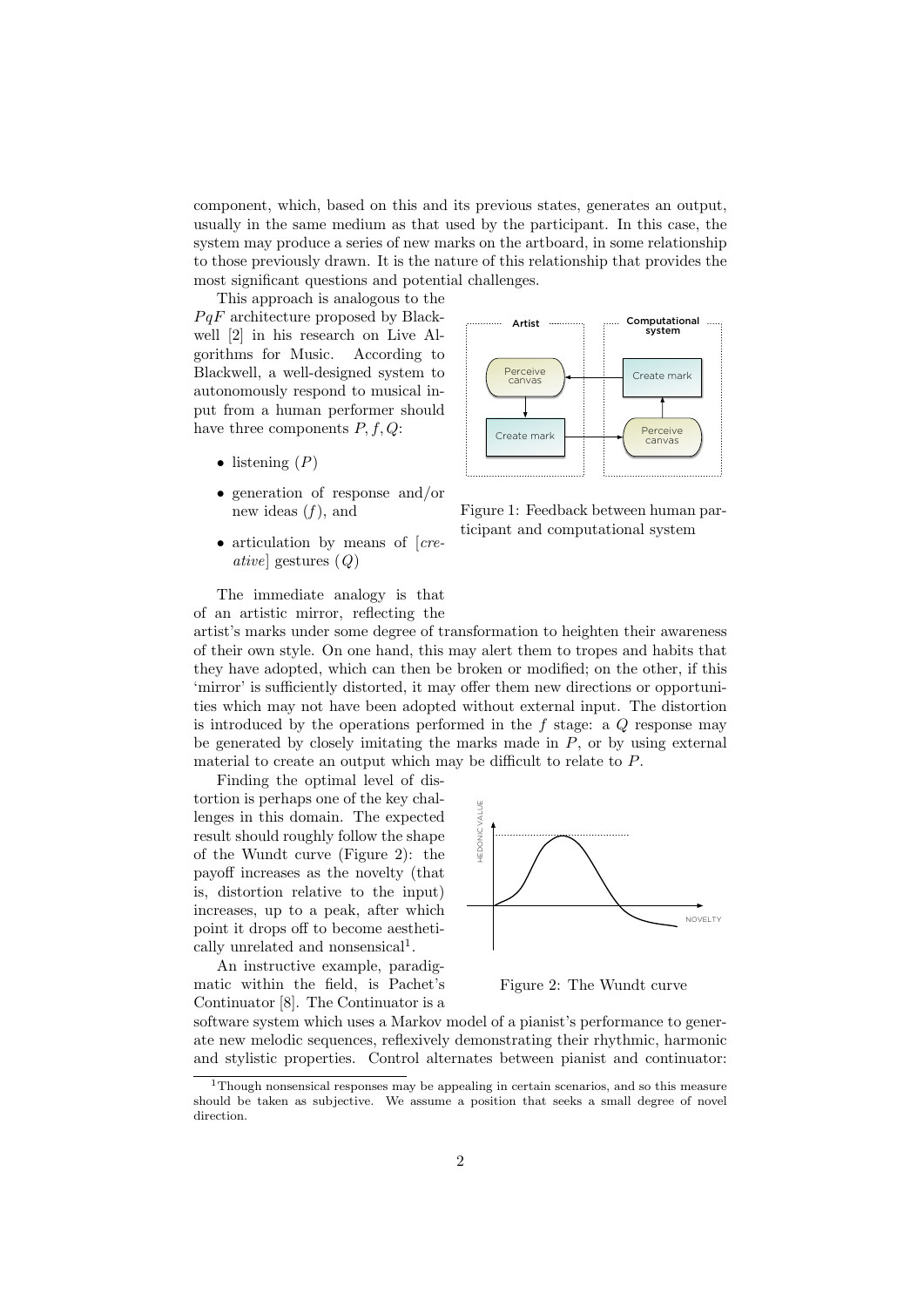the pianist plays a sequence, the Continuator responds with its own output, and the pianist responds once more.

With its Markovian architecture, the Continuator requires a minimum of predefined musical knowledge, and functions upon pure probabilities based on the frequency of events in the ongoing corpus collected through its 'listening' phases. It is, therefore, stylistically agnostic, and can act as a creative mirror in a demonstrably broad sense. By introducing multiple Continuator agents, or playing with a corpus previously created from another musician's performances, it can alternatively be used to extend performance techniques in a non-linear fashion. The author suggests that this has the capacity to open up new musical modes which are not ordinarily possible: for example, as a "musical amplifying mirror" [8, p7], multiplying and layering the pianist's performances indefinitely.

The Continuator is elegant in its uncomplicated yet aesthetically flexible design, pushing a mimetic strategy just far enough to create a wide range of interesting responses. In doing so, a process of iterative feedback is formed, as the user recognises emergent patterns and proceeds to build upon and redirect them.

It is our view that the cumulative building process described here is an entry route to a state which has broad ramifications for this research field: that which is described as 'flow', a fully-engaged creative situation wherein each mark or note follows intuitively. Yet despite this intuitiveness, flow is closely linked to unpredictability, newness and innovation, which drive the artist to explore a creative space.

#### 1.1 Flow

Csikszentmihalyi talks of 'flow' in terms of an optimal state of experience, and as an increase in the intensity or complexity of consciousness [3, p74]. In a given practice – let us say, playing the piano – the experience of 'flow' is to be found when the level of challenge is well-matched to the player's level of skill. If an overly difficult piece is attempted, the player is frustrated by the inability to perform it adequately; if the piece is too easy, it will be found trivial and quickly grow boring. A channel of optimality is thus found along the line of intersection of the two<sup>2</sup> (Figure 3).



Figure 3: Region of potential flow states

For a computational creative stimulant to encourage 'flow', it must move with the player's set of skills and expectations, encouraging goals to be set just beyond their level of comfortable ability. Furthermore, by aiming towards the 'flow' state, the emphasis moves

<sup>2</sup>Csikszentmihalyi notes, however, that this is a necessary but not sufficient criterion for a flow experience; "A professional athlete might be 'playing' football without any of the elements of flow being present: he might be bored, self-conscious, concerned about the size of his contract rather than the game." [3, p76]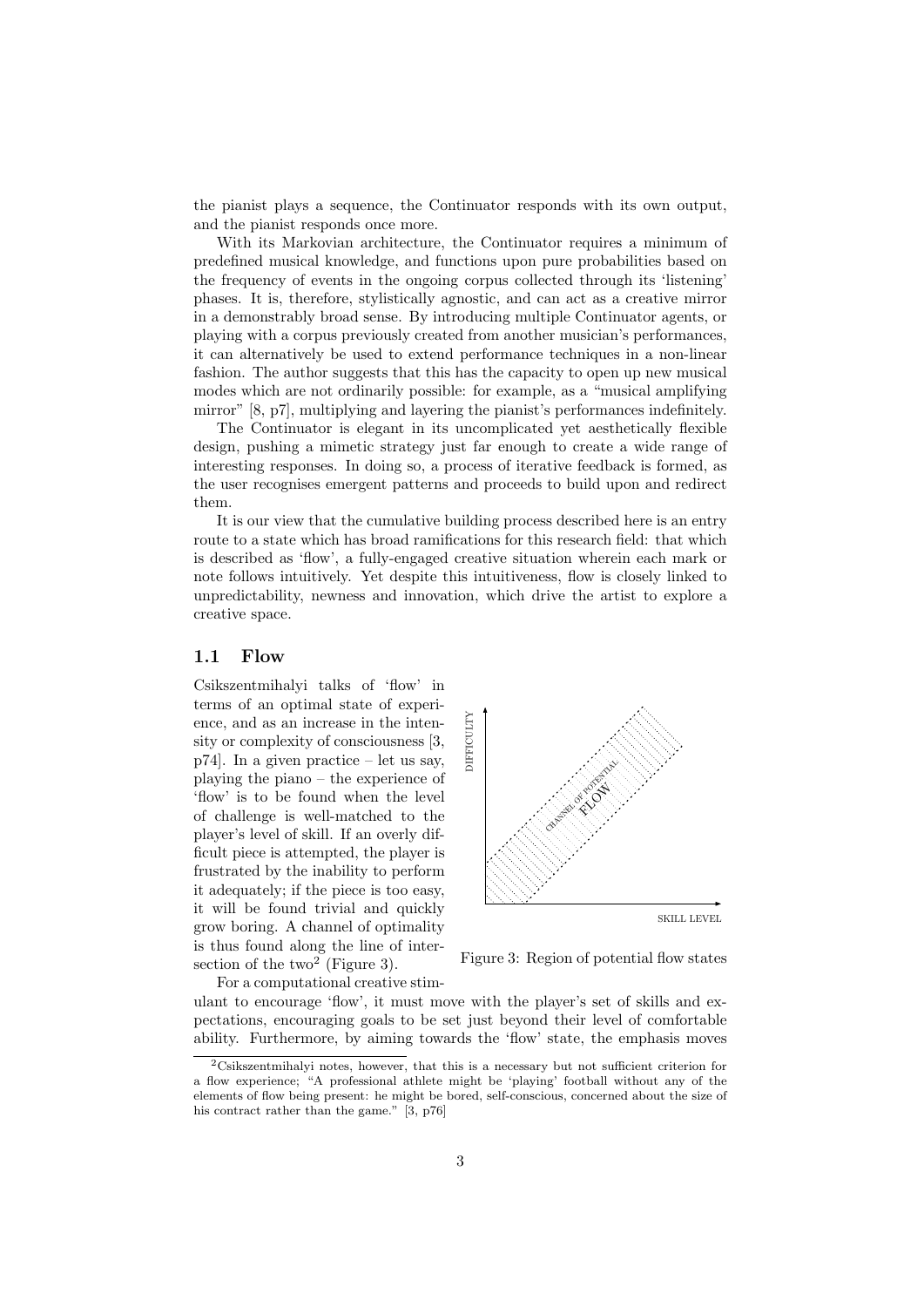to the process rather than the final outcome: the payoff is, as Csikszentmihalyi asserts, this ongoing 'optimal state' itself.

This class of activity is tied closely to scenarios of improvisation, be it playing jazz piano, participating in a dinnertable conversation, or playing a game of football. The ruleset and goals may be more or less defined, though a participant should be able provide some judgment of the scenario and their engagement with it. Of crucial importance is an uncertainty as to what should come next, and the continual process of decision-making that fills this space of indeterminacy. In a flow situation, of course, the level of exterior focus should be such that this decision-making goes fully unnoticed.

Smith and Dean [11] describe such an "exploratory" nature of improvisation in both auditory and visual fields, positioning the work as (partially, we would qualify) "self-generating" – marks can suggest other marks, creating forking paths to be selected and followed by the artist.

Jazz percussionist Eddie Prévost also advocates an exploratory strategy, citing Thelonius Monk and his endeavours for his music "to find other places" [9]. Prévost suggests that the aspects of chance in an improvised musical performances are opportunities to make unforeseen 'errors' which can subsequently be followed and investigated. He recounts a tale in which Monk, frustrated with an improvised performance, complained that he had "made all the wrong mistakes" [9] – indicating the existence and appeal of correct mistakes, which may aid us in this creative search.

To follow this path computationally, then, we are effectively designing for serendipity  $[1]$ : tacitly encouraging or in $(t)$ ducing "correct mistakes" as a route to unforeseen discoveries and new creative terrain.

## 2 Context

Outside of the computational realm, there is a vast ancestry of strategies to intentionally challenge and provoke creative action<sup>3</sup>. Csikszentmihalyi recounts an ethnographical report of the Shushwap Native American practice of uprooting and relocating its village every 25-30 years – in doing so, introducing novel, chaotic challenges and ensuring a continual enrichment of cultural cycles.

More recently, the Surrealist practice of automated writing and the Oulipo group's exercises in constraint [7] have offered new creative routes to writers (paradoxically, often through restricting the parameters of their output). The improvised painting of the Cobra group drew up a manifesto describing the process of "finding" a painting through its production, seeking an art which is "spontaneously directed by its own intuition" [11, p108]. Later, the American abstract expressionists adopted practices such as action painting, aleatoric and combinatorial techniques to surrender direct authorship of their works [11, p109]. A broader approach is taken by Eno and Schmidt's 'Oblique Strategies' cards [4], which claim to suggest escape routes from creative deadlock via koan-like prompts.

The computational feedback approach also lies somewhere on a continuum with generative art [5], in which the artist sets up a system with a given set

 $3By$  chance, the symposium that produced this paper took place 50 years after the likenamed "Interdisciplinary Symposia on Creativity", Michigan State University (1959), whose focus was on "creativity and its cultivation".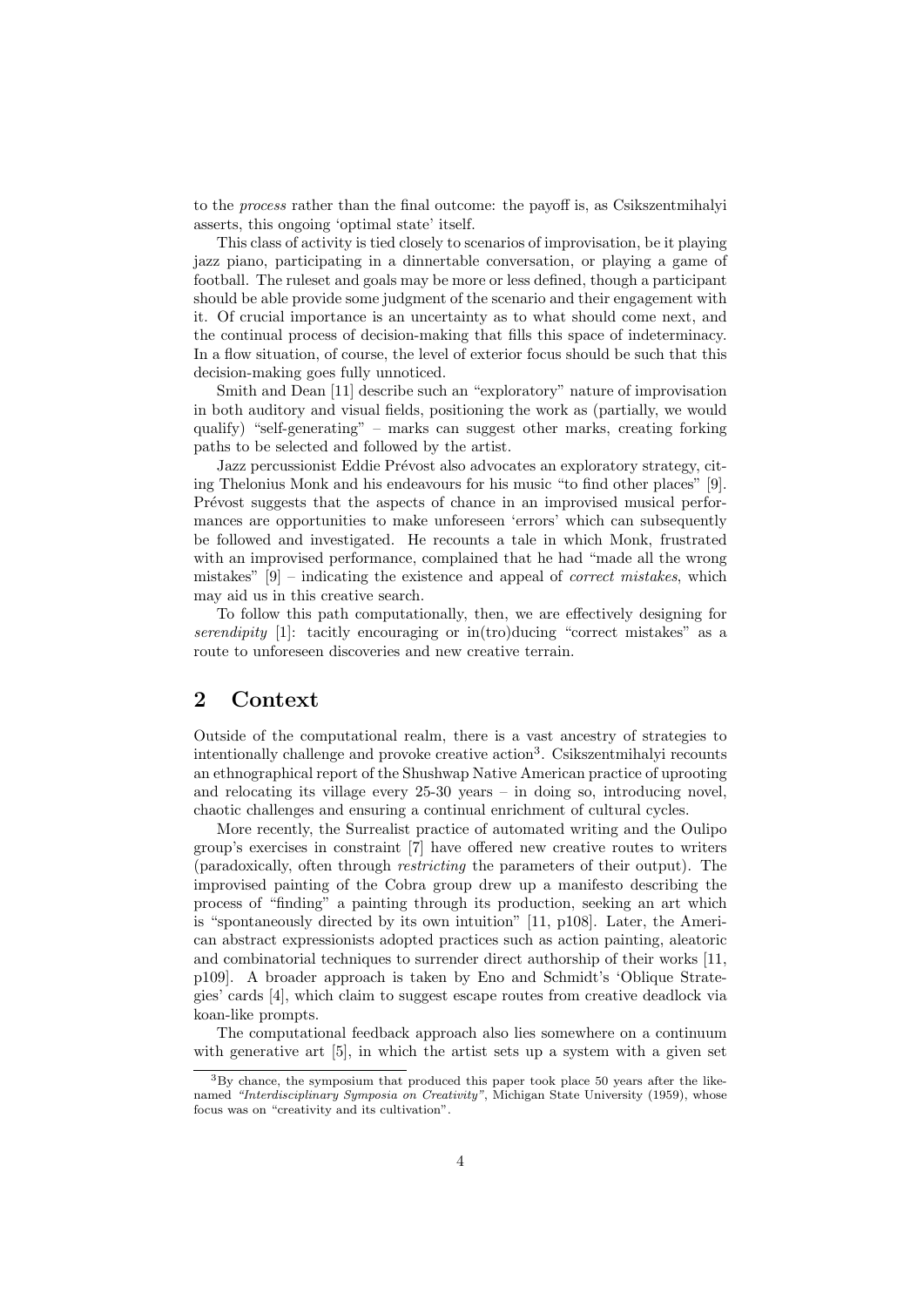of rules for its ongoing autopoiesis, either computationally or otherwise<sup>4</sup> . A purely generative work would involve no subsequent intervention after it has been set in motion; a work with no generative elements would therefore have a null ruleset, and so may, say, generate a direct mirror of its input. The class of systems that we are interested in lies somewhere between the two, producing an ongoing output which is neither a direct mirror of the artist's input, nor does it disregard this input and follow only its internal logic. Its output will inevitably be mediated through some predetermined structure or ruleset – such as Pachet's Markov chains [8] – but should always follow from the artist's (and, in some cases, the computational system's) previous marks.

# 3 The Studies

Following the delineation of what constitutes a feedback system to stimulate creative flow, and the theoretical dissection of what is at stake when pursuing such goals, two systems were produced with the intention of creating tangible embodimentss of these ideas. Rather than building a large-scale framework to create aesthetically complex outputs, a more theoretically instructive approach was adopted: to create a number of systems whose complexity was *minimally* sufficient to demonstrate and explore the qualities in question. In doing so, we hoped to gain further insights into these qualities and their *a priori* conditions.

#### 3.1 Study #1: Group Improvisation in Colour and Form

The first study<sup>5</sup> was an investigation into the process of group improvisation in the visual domain. Using a projection screen and a MIDI controller, an interface was devised in which up to 9 participants can move, resize and recolour a series of primitive shapes located on a white canvas. Rather than the turn-based approach of the Continuator, transformations are immediate, so all of the participants can immediately perceive any changes made by the others.

It should also be noted that this approach enables prior marks to be



Figure 4: Screenshot from Study #1

unmade and modified; unlike in musical improvisation, where previouslyproduced sounds cannot be erased, the entire canvas remains fluid and subject to change. As a result, there is the continual possibility that a radical move can render the pictoral plane sufficiently unstable to require further radical changes to become balanced.

<sup>4</sup>Galanter provides an example of primitive tiling techniques following a set of internal generative rules following from the selection of tiling shapes. We take this as an appealing baseline example of what constitutes generativity.

<sup>5</sup> theoretically developed by McCormack, Jones, Pachet, Berry, Asaf and Porter, with technical implementation by Jones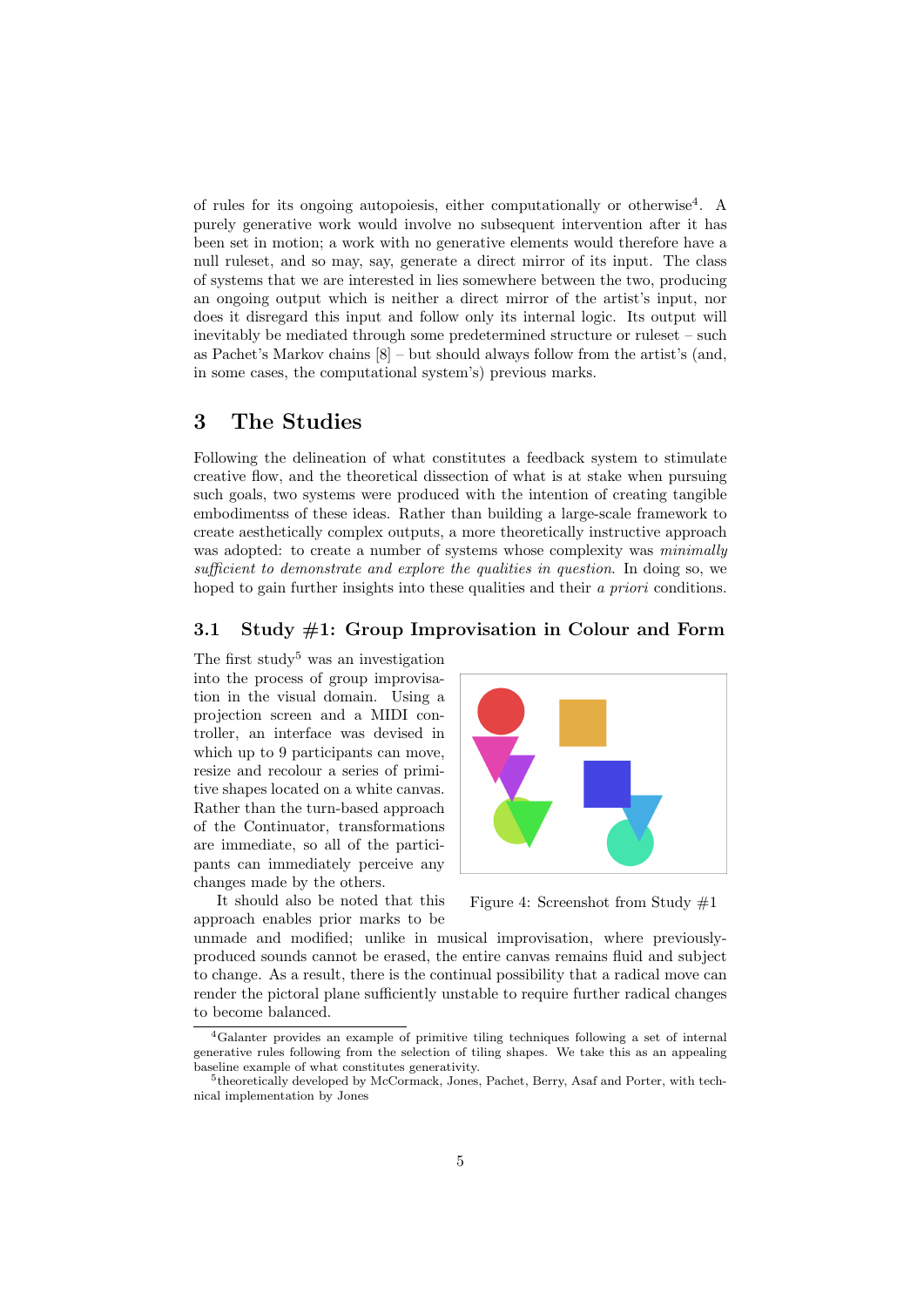

Figure 5: Multi-participant feedback

The first striking property of the system to emerge through early experimentation is its gamelikeness: it gives rise to undirected, free play, whose state and trajectory are constantly under reassessment. Each fresh scenario begins with very wide, chaotic modifications; as tendencies are recognised and participants gradually attune to their peers' behaviours, the plane begins to coalesce, and changes become finer. If participant-group A initially tends towards closely aligning similar shapes, and participant-group B tends towards scattering their different shapes widely, an emergent behaviour may be a few different clusters of forms. Different properties may take the fore in each scenario, and participants may change their behaviour between scenarios.

Of particular interest is how the final outcome emerges from the continual interplay of judgments and actions between the web of participants (see Figure 5). Smith and Dean put forward the notion that, in such a closely coupled situation of group improvisation, individual trajectories are assimilated into a merged group-subject, in which the contributions of each artist become indistinguishable to the point where it is difficult to say who has done what [11, p35].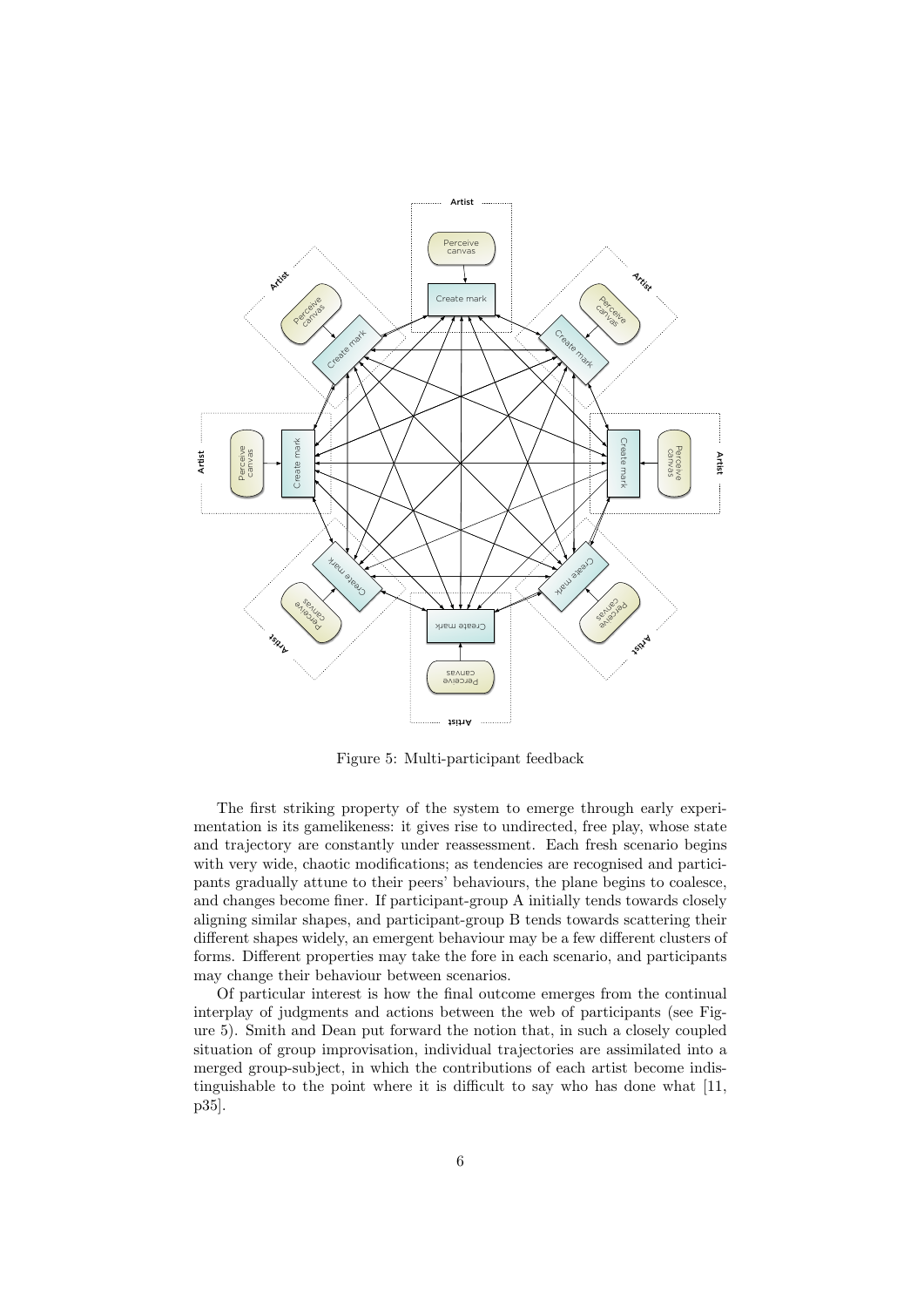#### They continue:

The improvising process often makes the improvisor concentrate on small elements because (s)he cannot see the overall whole. This means that a multiplicity of elements is likely to build up, especially where a number of different improvisors are interacting with each others' small units. The total effect is likely to be very different from that which develops when a creator starts out with a whole in mind. [11, p33]

In his discussions of group improv in theatre, R. Keith Sawyer also emphasises the importance of this "decentralized mindset" [10]. Many of his accounts focus on emergent dialogues between actors, whose subject matter is honed through each new statement. We suggest that the notion of a dialogue can be extended to the non-verbal exchanges seen in scenarios such as this visual improvisation: each act is a response to the cumulative set of prior statements, creating a well-formed exchange (though, arguably, with less straightforwardly formulated syntactics and semantics than spoken language).

A natural challenge to this study is that it lacks any significant computational element; it is merely a dynamic visual framework, with no element of analysis or augmentation. We view it, however, as the first step into an investigation of visual improvisation. Several next steps suggest themselves: for example, a performative scenario could be recorded and subsequently analysed to gain further insight into the developing interactions between participants.

A second approach, closer aligned to our original goals, would be to introduce some computationally-controlled participants, whose behaviour could mimic or avoid that exhibited by the human players to encourage different responses. This is more akin to the behaviour of our next software study.

## 3.2 Study #2: Eluding Expectations in Rhythmic Cycles

The second study<sup>6</sup> investigated alternative modes of interaction to that of mirroring and, considered their relationship to the notion of flow. Bown and Young proposed that notions such as conflict, struggle and negotiation were also relevant, and developed the idea of negotiation as an alternative mode of interaction in human-computer improvised performance alongside shadowing (system tracks performer and synchronously shadows certain aspects of performer's action, perhaps with transformation), *mirroring* (system reflects back certain aspects of performer, such as style in the case of the Continuator) and coupling (system and performer are engaged in very loosely defined process of mutual influence). Negotiation is proposed as defining an equal relationship between participants (neither participant is source or respondent, as in the case of shadowing or mirroring), where each participant has goals that are expressed in terms of the composite outcome of the musical activity, and which may not be fixed: i.e., both actions and goals can be negotiated.

They developed a prototype system to explore these ideas: Clap-along, a duet system for human-computer interaction, in which human and computer participants produce continuous, synchronised 4-bar clapping patterns in 4/4.

<sup>6</sup>developed by Bown and Young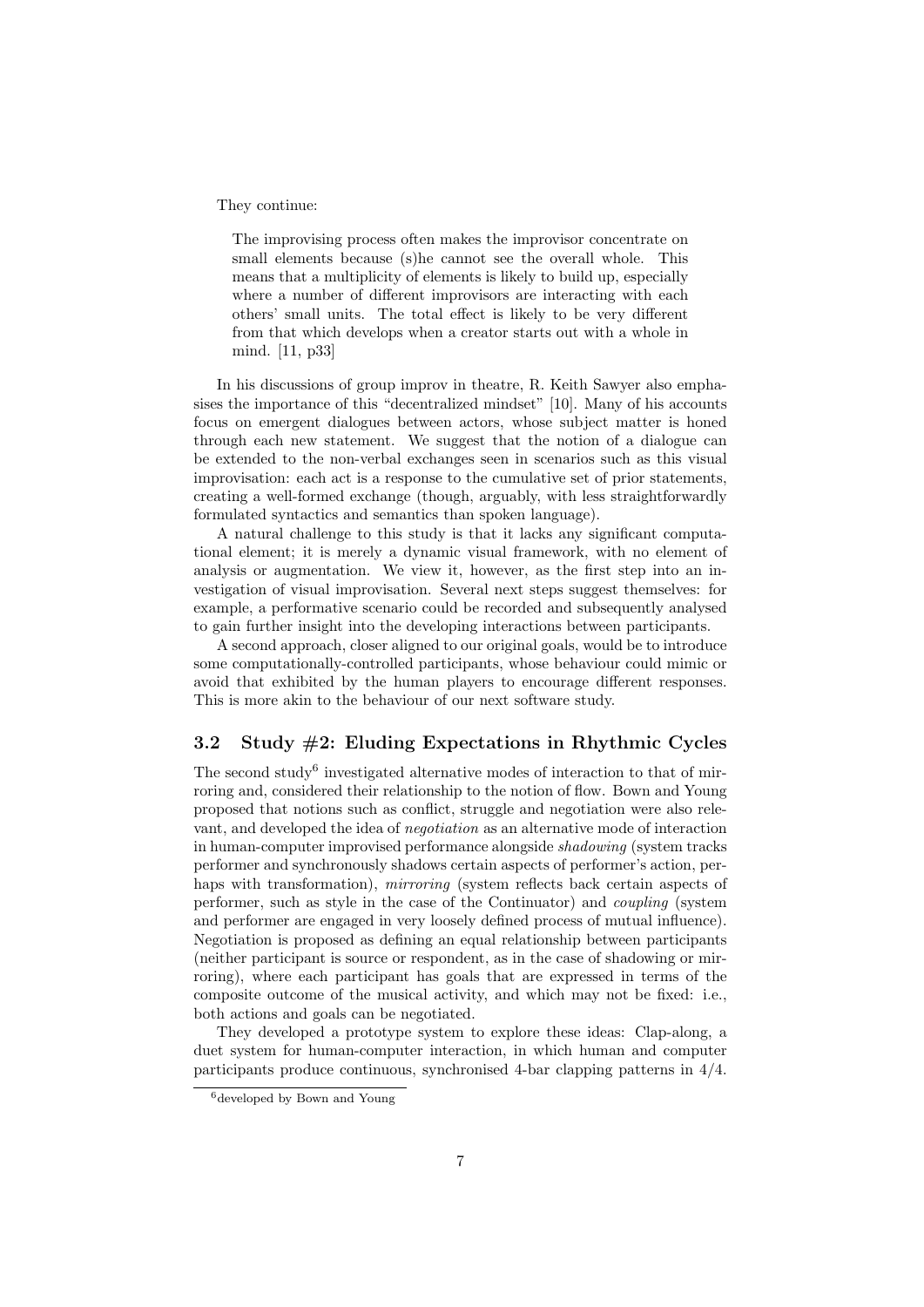The musical context of Clap-along is as minimal as could be conceived: a fixed tempo, a fixed metrical structure, and single sound events quantised to beats.

In any loop instance n there is a human clapping pattern  $(H_n)$ , a computer pattern  $(C_n)$  and a composite of the two patterns  $(R_n)$ . A feature set,  $F_n$ , is extracted from  $R_n$  and compared by the system to a target feature set  $T_n$ , and this comparison is the basis for the next iteration.  $R_n$  is the reality of the current state, and  $T_n$  represents an expectation that is unknown to the human performer.

At the end of each 4-bar pattern, the system takes the composite of the two rhythms,  $R_n$ , and calculates a feature set  $F_n$  that forms a minimal internal representation of the musical output. The four features used in the prototype version were:

- density: number of claps as a fraction of the maximum possible number.
- homophony: number of coincident claps as a fraction of the maximum possible value.
- position weighting: normalised average position in the cycle over all claps.
- clumping: the average size of continuous clap streams as a fraction of the maximum possible value.

In this multi-dimensional feature space, the system calculates the Euclidean distance between  $F_n$  and the target feature set  $T_n$ . If the distance exceeds an arbitrarily defined threshold, this is deemed to indicate a significant musical difference between reality and the expectation.

If the distance between  $F_n$  and  $T_n$  is under the threshold – i.e. reality is sufficiently close to the expectation – the system introduces random variation to its expectation to produce  $T_{n+1}$ , with mutation along each feature dimension drawn from a Gaussian distribution.

The human performer is invited to negotiate with the system in a possibly comparable way. The negotiation occurs both in the feature space and in the foreground surface of actual rhythms. This is because the performer's actions and immediate descriptions of interaction can only be formulated with reference to the musical surface, in order to gradually develop a deeper understanding of negotiation within the machine's feature space. This offers a considerable challenge to the performer.

As intended, the behaviour of the system offered no obvious indication of its interactive capacity. That is, there was no way to verify through interaction that the system was engaged in musically significant process. This evoked a sense of awkwardness clearly contradictory to flow, but still of interest. The performer tended to be reluctant to join in with the computer-generated clapping until a pattern had been identified. In addition, once the performer did join in, this dramatically changed the value  $F$ , the computer's representation of the music, causing it in turn to vary its output in radically different ways. Clapping the exact same pattern repeatedly (including not clapping at all) would cause the system to slowly evolve its output until its expectation was satisfied, at which point its expectation would drift gradually, or occasionally make a larger leap. In fact, since the features specified were not independent of each other, it was not guaranteed that a given expectation could actually be reached, in which case the system would get stuck. This introduced an unexpected new scenario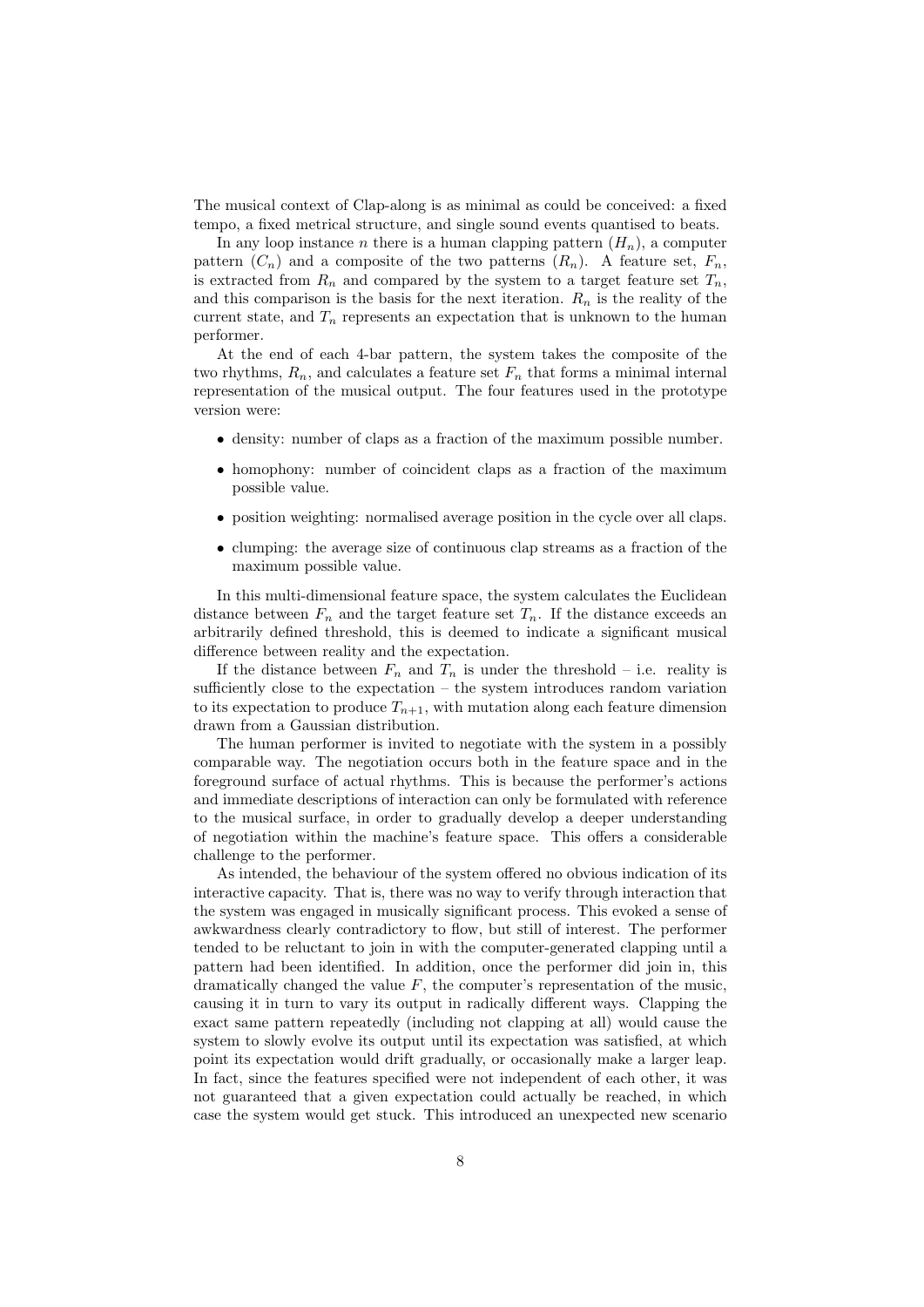into the interaction: the performer could actually assist the system out of its stuck state using different patterns.

These scenarios, whilst perhaps closer to thought experiments than real psychological tests, are interesting from the point of view of thinking about humancomputer musical interaction from first principles. The experiment offered further ways to look at how different performers go about negotiating with these kinds of simple 'black-boxes' under different scenarios, and how strategies to deal with the computer's behaviour are developed. In all cases, however frustrating or rewarding, these procedures manipulate the expectations and actions of human and machine performers alike, engendering an unresolved negotiation that may have intrinsic creative value.

### 4 Summary

In his Pedagogical Sketchbook, Paul Klee talks of the chain of the 'productive' and 'receptive' [6] act and counter-act that continually take place through a creative act. We believe that computational means may be of use to influence this see-saw of creation and judgment, opening up novel possibilities without the need to construct a formal model of creativity. Such a system should not be referred to as *itself* creative; rather, it operates as a tool to augment our own creative behaviours. We feel that this delineation may prove constructive for future research.

## References

- [1] Paul André, M. C. Schraefel, Jaime Teevan, and Susan T. Dumais. Discovery Is Never by Chance: Designing for  $(Un)$ Serendipity. In  $C\&C$  '09, Berkeley, California, 2009. ACM.
- [2] Tim Blackwell and Michael Young. Swarm Granulator. In G R Raidl et al, editor, EvoWorkshops 2004, pages 399–408, Berlin, 2004. LNCS 3005, Springer-Verlag.
- [3] Mihaly Czikszentmihalyi. Flow: The Psychology of Happiness. Random House, London, 1992.
- [4] Brian Eno and Peter Schmidt. Oblique Strategies: Over 100 worthwhile dilemmas by Brian Eno and Peter Schmidt. Apollo, London, 1975.
- [5] Philip Galanter. What is generative art? complexity theory as a context for art theory. In GA2003 6th Generative Art Conference, 2003.
- [6] Paul Klee. Pedagogical Sketchbook. Faber and Faber, London, 1972.
- [7] Harry Matthews and Alastair Brotchie. The Oulipo Compendium. Atlas Press, London, 2005.
- [8] Francois Pachet. The continuator: Musical interaction with style. Journal of New Music Research, 32(3):333–341, 2003.
- [9] Eddie Prévost. Minute Particulars: meanings in music making in the wake of hierarchial realignments and other essays. Copula, London, 2004.